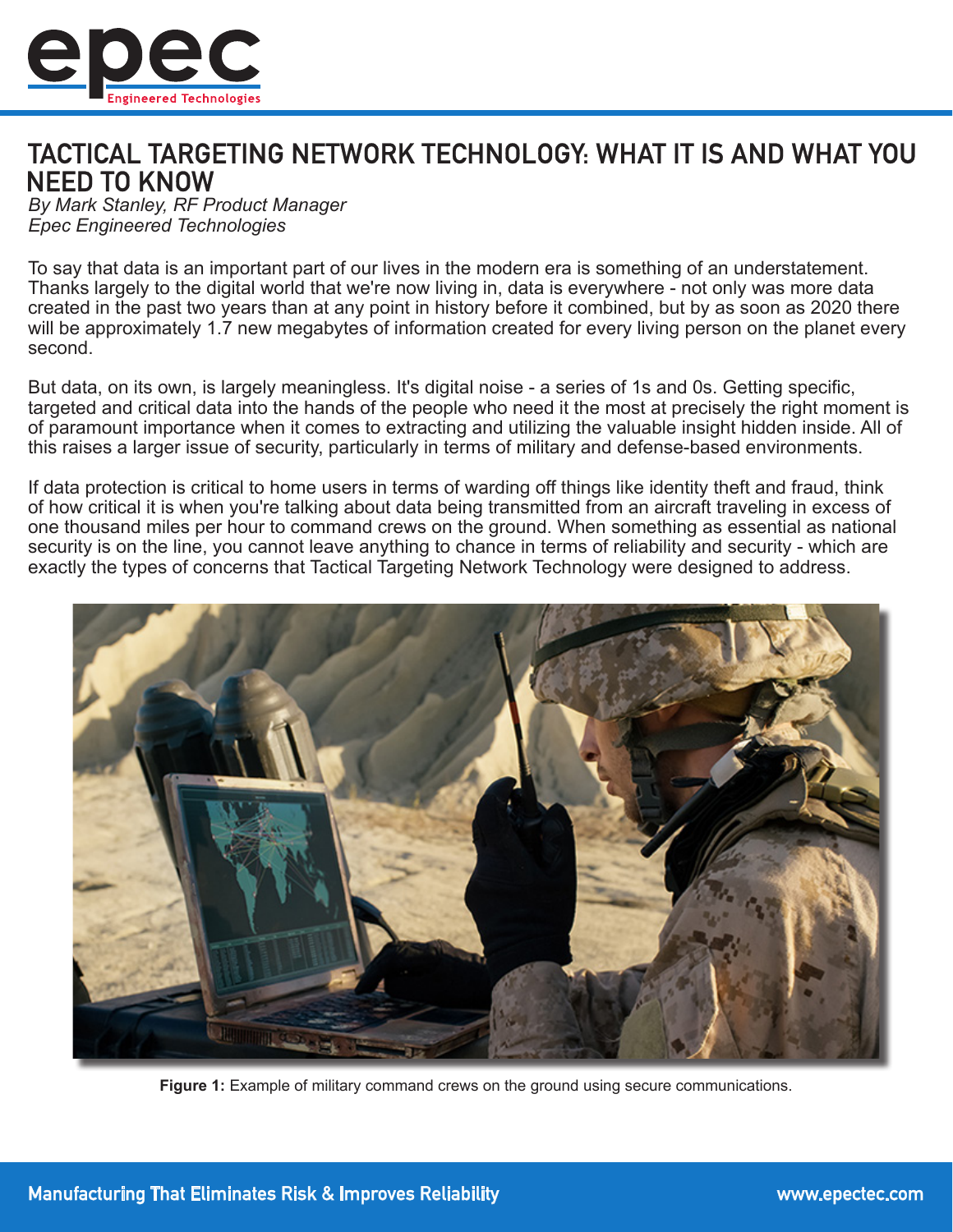

## **What is Tactical Targeting Network Technology?**

Also commonly referred to as TTNT for short, [Tactical Targeting Network Technology](http://www.sldinfo.com/wp-content/uploads/2009/11/TTNTWhitePaper.pdf) is a very specific type of waveform technology that is intended to meet a pressing need for high throughput, anti-jam, low latency and quick net join waveforms for IP connectivity as it relates to the Global Information Grid. Essentially, it's a way to deliver the fastest and most secure ad hoc mesh network that instantly and accurately shares voice, video and data information between two points.

The architecture of the technology itself was based largely on the Joint Airborne Network-Tactical Edge [document,](http://idlsoc.com/Documents/Symposiums/IDLS2009/Day2/D2_MAIN_US_TDES_Migration_Panel_Moderator_David_Nark_Narkevicius_OASD(NII).pdf) also referred to as the JAN-TE, which itself was based on the Time Sensitive Target Networking Technology requirements of the Tactical Data Link Transformation Capability Document.

There are a wide range of different benefits to this type of technology, particularly in terms of defense and [government applications](http://www.epectec.com/about/industry/military-aerospace.html). Not only does it provide a low latency, ad hoc, IP-based network functionality, but it can successfully do so for more than 200 users at any given time.

The connection itself is also ["self-forming" and "self-healing,"](https://www.rockwellcollins.com/Products_and_Services/Defense/Communications/Tactical_Data_Links/Tactical_Targeting_Network_Technology.aspx) which means that platforms (read: users) can automatically join and leave the network without any type of advanced planning - something that is a hurdle to overcome with other types of networking options. This would be very beneficial for situations where multiple jets were in communication not only with each other, but also with crews on the ground as well.



**Figure 2:** Example of high speed aircraft are engaged in secure communications.

Speaking of military-based applications, TTNT also allows for the instant and secure sharing of the aforementioned types of voice, video and data transfer rates [at speeds of up to Mach 8](https://www.grc.nasa.gov/www/k-12/airplane/mach.html) - or roughly 6138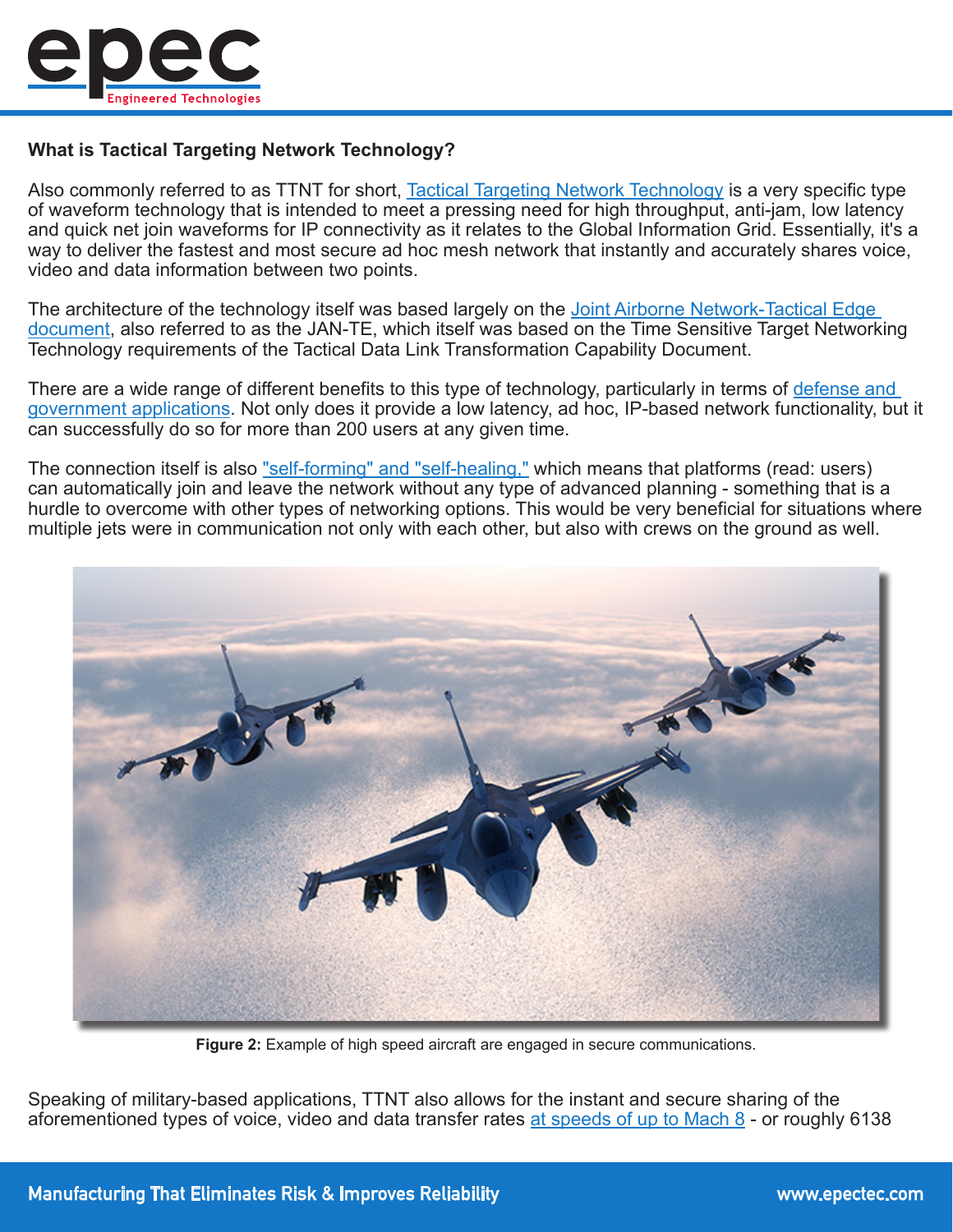

miles per hour. This again would be very beneficial in a situation where high speed aircraft are engaged in secure communications with one another, even if they were going in different directions. Beyond speed, the volume of data being transferred is also an important performance criteria. The stated TTNT throughput requirement is 10 Mbps at a distance of 300 nautical miles, a significant comparable volume and range.

But one of the real advantages of TTNT comes by way of how data is prioritized during transmission. An advanced [statistical priority-based multiple access protocol](http://ieeexplore.ieee.org/document/7925062/?reload=true) (or SPMA for short) is employed to make sure that critical data is always sent first and that all lower priority data is held off from transmission until absolutely needed.

Additional benefits of TTNT include a strong "anti-jam" performance feature that is of particular use in a contested environment using a multi-hop relay and automatic routing to extend beyond the line-of-sight, along with the fact that the platform itself allows for the simultaneous transmission and receipt of up to four different data streams at any given time.

All of this makes Tactical Targeting Network Technology an essential part of the modern defense and military landscapes, in no small part because of the way it satisfies the Department of Defense's Airborne [Networking requirements](https://www.mitre.org/sites/default/files/pdf/07_0746.pdf).

That particular DoD directive outlines a strong need for how the three segments of the DoD Global Information Grid - space, airborne and terrestrial - communicate with one another [via IP-enabled network](https://www.mitre.org/sites/default/files/pdf/07_0746.pdf)  [nodes.](https://www.mitre.org/sites/default/files/pdf/07_0746.pdf) Thanks to almost a decade of government investment and demonstrated use in nearly every airborne platform in the United States Air Force and Navy, TTNT has already been proven to be a viable, mature way to accomplish precisely that.

## **The Many Applications of TTNT**

Despite the fact that TTNT itself has been designed for one specific segment (government and defense), it actually has a wide range of different applications within that space that prove just how valuable it truly is as a concept.

In 2005, for example, [the Defense Advanced Research Projects Agency](http://www.defense-aerospace.com/article-view/release/63921/darpa-demos-tactical-targeting-network-(oct-25).html) (also referred to as DARPA) successfully demonstrated the core technology by connecting tactical aircraft and ground nodes under a wide range of different circumstances. These included support for various applications that included but were not limited to:

- Standard Internet-based communications techniques like email, Internet chat and even providing Internet access for aircraft that were already in the air.
- [Voice Over Internet Protocol](https://computer.howstuffworks.com/ip-telephony.htm), which transmits voice information over a data connection in a way that acts as an alternative to traditional telephone service.
- Supporting the transmission of still images from both an aircraft to users on the ground, as well as from users on the ground to a craft in the air.
- Supporting the transmission of streaming, full motion video from aircraft to users on the ground.
- Enabling sophisticated procedures like the Joint Precision Approach Landing System, as well as Automated Aerial Refueling.

It's important to note that by its design, TTNT also allowed tactical aircraft to quickly acquire time-sensitive assets that were in motion and enabled network-centric sensor technologies to correlate information among multiple platforms, significantly increasing the accuracy in locating those targets in the first place.